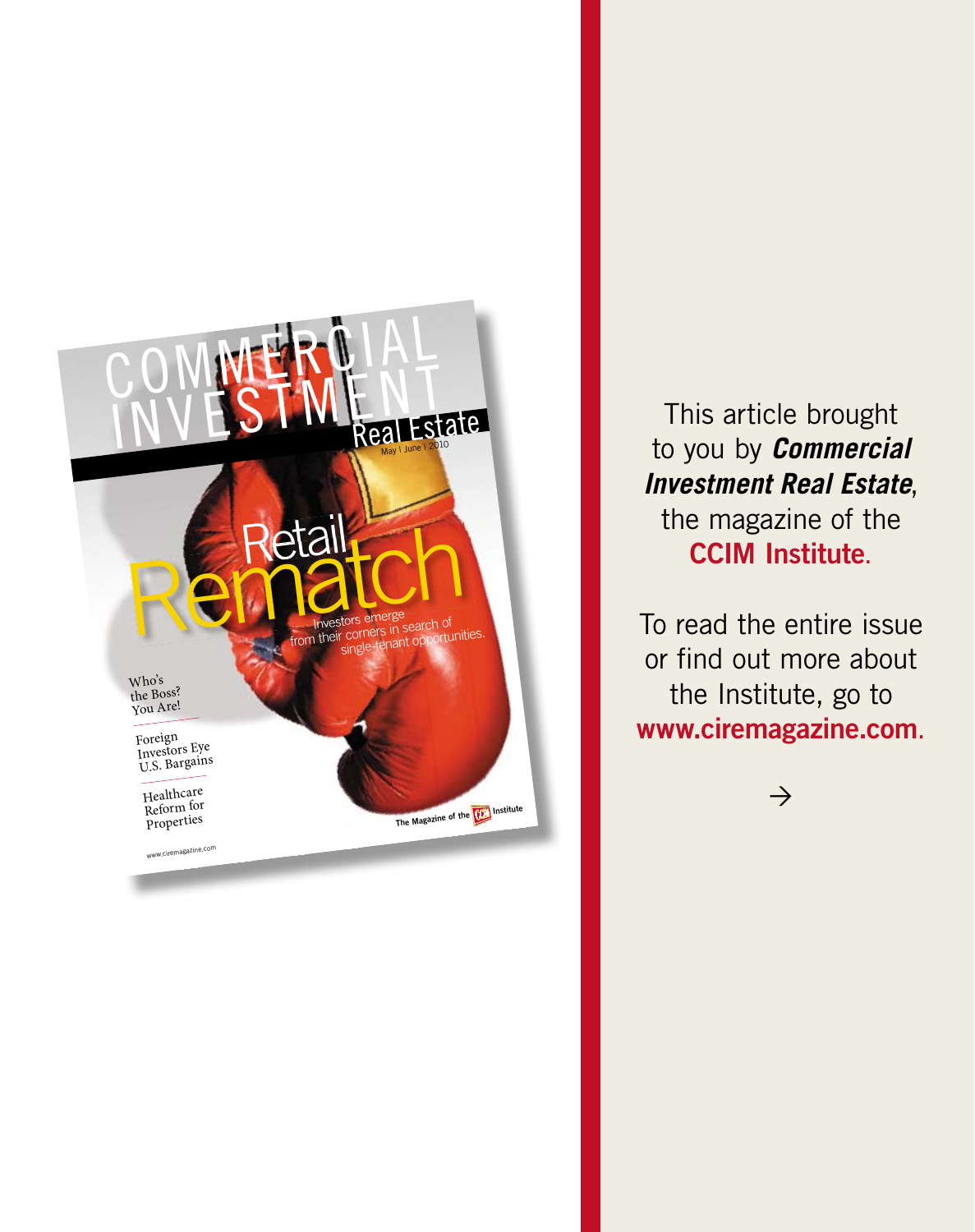# the In Retail Retail

 Investors emerge from their corners in search of single-tenant opportunities.

**by Beth Mattson-Teig**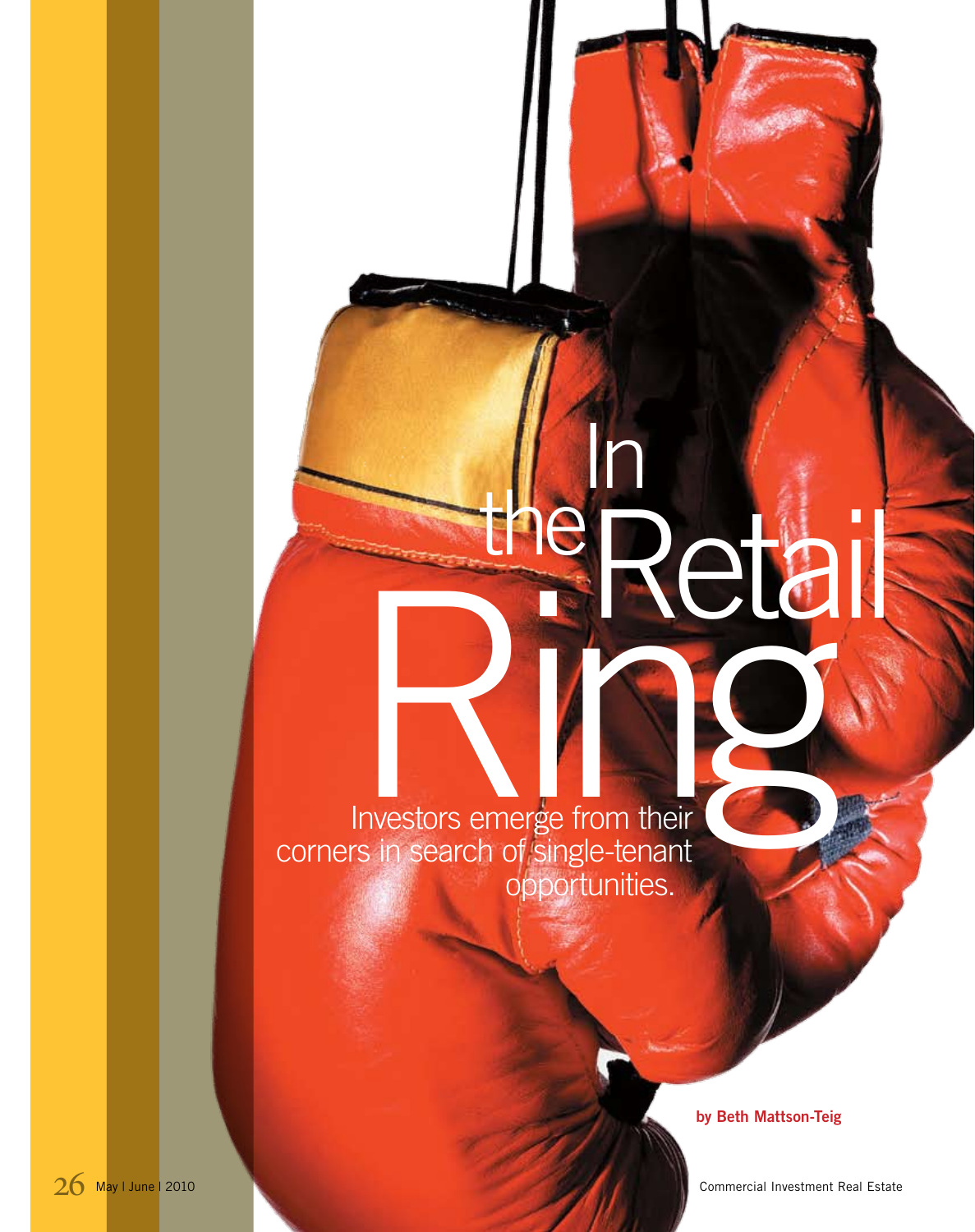The retail property investment market looks a little like a battered prize fighter these days. It's down, but by no means out.

Given the one-two punch of the credit crisis and the tepid economic recovery, retail investment sales are well off the 2007 peak of \$78 billion. Transaction volume tumbled to \$32

billion in 2008 and fell almost by half again in 2009 to around \$17 billion, according to Marcus & Millichap.

But slowly investors are moving off the ropes, drawn partly by opportunities in the single-tenant niche. Buyers are fighting for welllocated properties in major markets and strong in-fill locations that are leased to national credit tenants such as CVS, Walgreens, Burger King, and McDonald's. "When you look at properties priced below \$5 million or even \$3 million, there is still a lot of money on the acquisitions side," says Bernard Haddigan, a Marcus & Millichap managing director in Atlanta.

In fact, retail properties priced between \$1 million and \$10 million represented the lion's share of 2009's retail property sales — 94.5 percent of the 4,554 individual transactions in total retail sales. In comparison, properties priced between \$10 million and \$20 million accounted for 3.5 percent of transactions, and those properties priced above \$20 million represented just 2 percent, according to Marcus & Millichap.

One key factor propping up the single-tenant sector is that many of those buyers are not looking for leverage. "They are looking for stability and cash flow, so they don't mind putting more equity into the deal to get their monthly cash flow checks," Haddigan says.

# Returning to the Ring

Overall retail investment activity increased during the early part of 2010 with a rise in both the supply of properties on the market and more interest from buyers. "What is surprising me is that I have been busier in the last 45 days than I was during the last six months of last year," says Cynthia Shelton, CCIM, CRE, director of investment sales at Colliers International in Orlando, Fla. "If that continues we could have, perhaps not a great year, but a good year — certainly better than 2009."

The majority of action is on two fronts. One segment of the market is small investors looking for safety: single-tenant properties structured with triple-net leases. The other group is comprised of opportunistic buyers shopping for value-add deals among distressed assets.

One reason for increased activity among net-lease properties is that 1031 buyers have started to return. Over the past two years, it didn't make sense for owners to sell property such as apartments and land, which is what drives the majority of 1031 deals. "Today, those owners are starting to sell again for one reason or another — not a tremendous amount, but enough to keep cap rates stable," says Deborah K. Vannelli, CCIM, director of net-lease sales at Minneapolis-based Upland Real Estate Group.

| <b>Single-Tenant Players</b>             |                                              |                                                       |  |
|------------------------------------------|----------------------------------------------|-------------------------------------------------------|--|
| <b>RETAILER</b>                          | <b>2010 NEW U.S.</b><br><b>STORE ROLLOUT</b> | <b>AVERAGE CAP RATE</b><br><b>FOR RETAIL CATEGORY</b> |  |
| Walgreens                                | 250                                          | 7.5%                                                  |  |
| Dollar General                           | 600                                          | $8.5 - 8.9\%$                                         |  |
| 7-Eleven                                 | 250                                          | $7.0 - 7.5\%$                                         |  |
| McDonald's                               | 150                                          | $7.5 - 8.0\%$                                         |  |
| Source: Marcus & Millichap, CNNMoney.com |                                              |                                                       |  |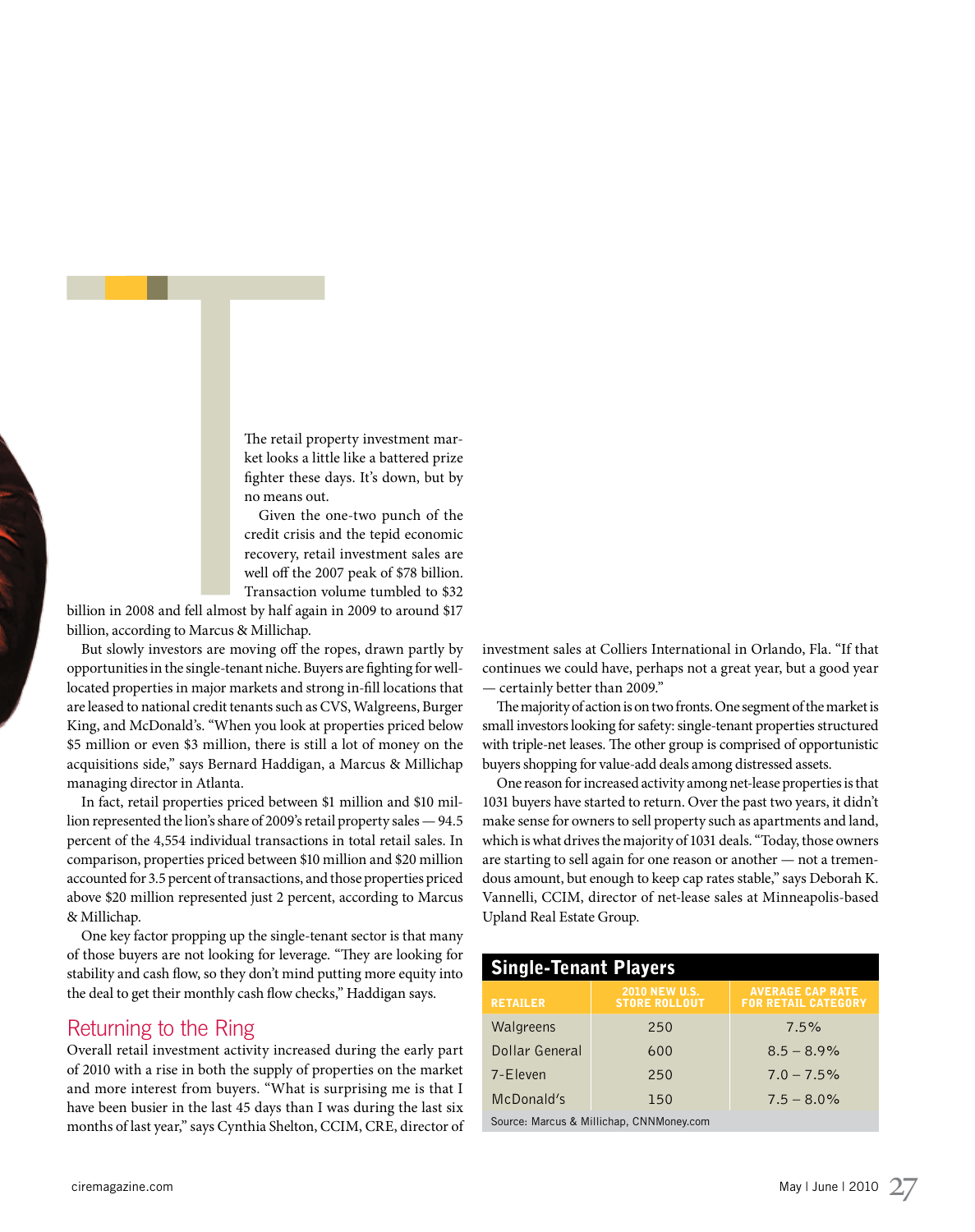Another explanation for the bump in activity is that people simply are tired of sitting on the sidelines. "A lot of people mentally buried 2009, and now they are more optimistic," says Jerry A. Williams Jr., CCIM, a vice president at Grubb & Ellis in San Antonio.

Part of the buyer interest has resulted from the narrowing bid/ask gap in pricing, Williams believes, as well as the fact that some lenders are returning. "In 2009, almost no one was lending, but now we're starting to see regional banks and credit unions opening up lending for the right asset," he says.

Last year was a learning curve for lenders and the commercial real estate industry as a whole, notes Mike Milano, CCIM, MAI, managing director of retail investment sales at Colliers International in Clearwater, Fla. "As the mountain of distressed properties started to build, lenders were not sure what to do with them," Milano says. "Now lenders are going to start moving properties out, and I expect distressed sales to start picking up around the second and third quarters."

# Prizefighter Strategies

Single-tenant properties structured with triple-net leases are actively trading, and there has been a definite flight to quality as buyers gravitate toward solid credit tenants and top locations in a stillshaky economy. "Most buyers are acquiring investment-grade-rated tenants only," Vannelli says. That appetite has helped keep pricing strong for top tenants in good locations.

For example, McDonald's ground leases are being snapped up quickly even though capitalization rates have remained near historic lows around 5.5 percent to 5.7 percent. The problem is that those premium properties remain in short supply. "We recently sold a McDonald's ground lease in Florida at full price with seven more full-price,



# U.S. Retail Transactions by Price Category

| <b>U.S. Retail Snapshot</b> |                         |                     |
|-----------------------------|-------------------------|---------------------|
|                             | <b>COMPLETIONS (SF)</b> | <b>VACANCY RATE</b> |
| 2006                        | 215,845,210             | $6.9\%$             |
| 2007                        | 189,974,323             | 7.1%                |
| 2008                        | 207, 553, 748           | 8.3%                |
| 2009                        | 97,483,903              | 9.9%                |
| $2010*$                     | 70,000,000              | 10.4%               |
| * Forecast                  |                         |                     |

Sources: Marcus & Millichap, CoStar Group

all-cash offers waiting in case the initial transaction fell through," Vannelli says.

McDonald's is one of the few exceptions that are still commanding cap rates below 6.0 percent. The bulk of the net-lease investment market has seen cap rates increase 150 to 200 basis points amid tougher underwriting standards and economic uncertainty. Three years ago, Walgreens stores were trading at cap rates between 5.7 percent and 6.3 percent. Today, Walgreens are up about 200 basis points to between 7.7 percent and 8.4 percent. "That would be considered the baseline of the easiest to sell and even on those deals the prices have gone down and cap rates have gone up," Haddigan says.

Investors are being very cautious in underwriting both the credit and the location. Most buyers today only are looking at solid urban locations or in-fill locations in first- or second-ring suburbs with good demographics. They are attracted to core markets such as Washington, D.C., New York, Houston, San Francisco, and Chicago. At the same time, most remain wary of investing in secondary and tertiary markets: Even double-digit cap rates are not enticing them. "Almost every investor I've closed a deal with over the past 12 months either used to live where the property is located, currently lives there, has

family nearby, or vacations there," Vannelli says. "This gives them additional comfort that even if the tenant fails they know the market will survive."

The return to conservative underwriting is having a big impact on pricing. Colliers International currently is marketing a single-tenant property occupied by a national book and game retailer in Orlando. The store is likely to sell for a 14 percent cap rate because the operator only has six years left on the lease. "With everyone skeptical of the retail market, buyers are wondering if the tenant will make it through for the six years, and if they do, will they renew?" Shelton says.

# The Battered and Bruised

The volume of distressed properties continues to pile up on lender balance sheets. Banks alone reported \$41.7 billion in commercial mortgages that were in default at the end of 4Q09, according to Real Capital Analytics. That default rate represents 3.8 percent of all outstanding loan balances on commercial properties, which is a 16-year high for the nation's bank lenders. However, banks have been slow to write down those troubled assets and push them out into the sale market.

As a result, the distressed deals have yet to materialize as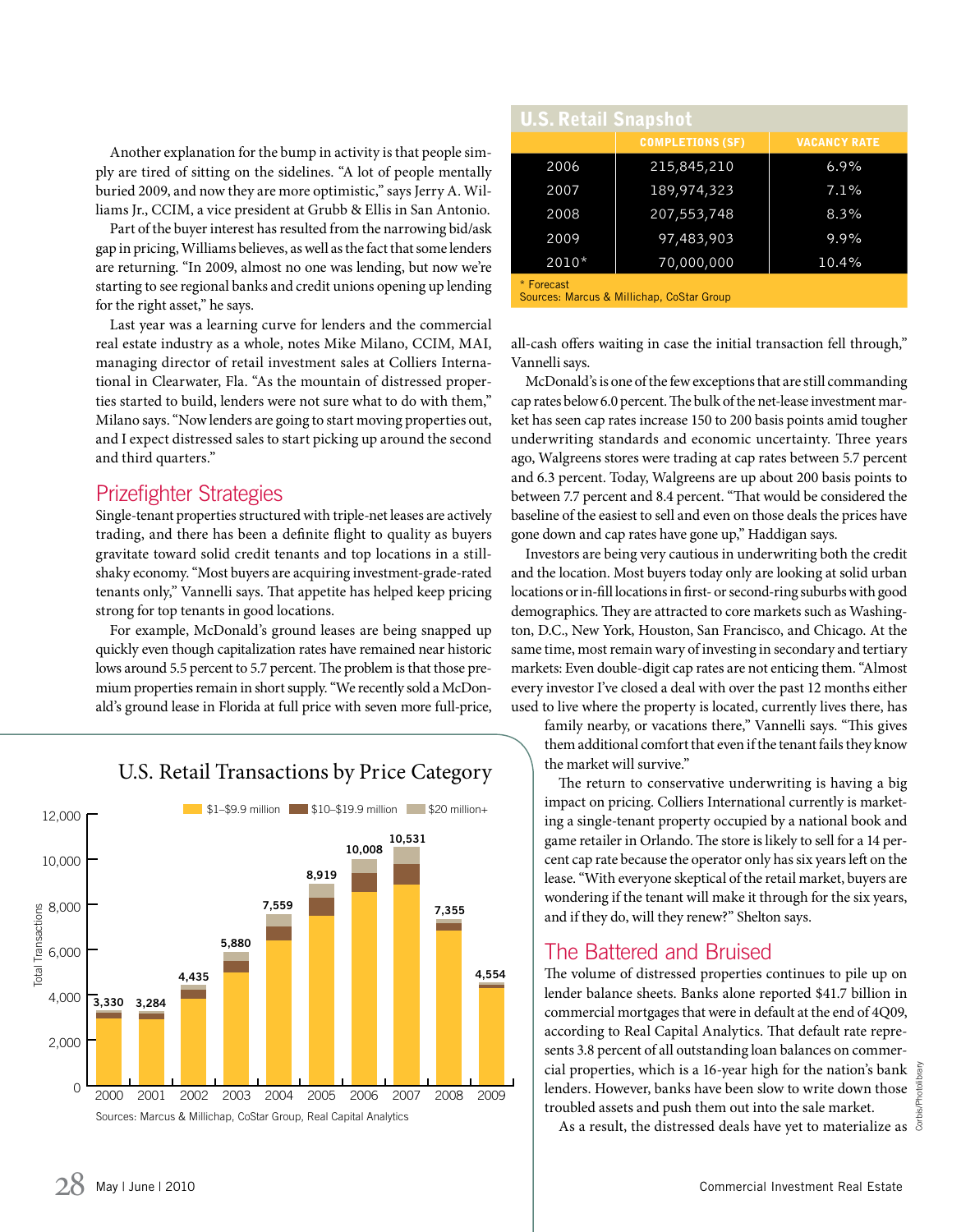many bargain hunters had hoped. "There is a lot of paralysis on the bank side, because they can't afford to take the losses," Haddigan says. The banks don't want to take the write down, because they don't have the reserves to make sure they have their depositors' balances covered. "As distress continues to accumulate, it will force some people to act," Haddigan says. "So I think the second half of 2010 is going to be a more active acquisition market."

Florida is a big retail market hit hard by the recession. Many in the commercial real estate industry are watching to see how that market deals with its heavy load of distressed properties. "Banks and owners are just starting to realize that they will have to take a hit in order to dispose of assets that are now worth less than the debt in most cases," Shelton says. "The income-producing assets are starting to have offers generated, but at values that shock many."



### U.S. Retail Dollar Volume by Price Category

# **Is Retail Leasing Down for the Count?**

Shaky consumer confidence and a national unemployment rate hovering around 10 percent continue to pummel the retail industry. Yet the rate of decline appears to be slowing as the economy gains steam.

"Leasing activity had begun to pick up at the end of third quarter 2009 but trailed off significantly in the fourth quarter," says Jerry A. Williams Jr., CCIM, a vice president at Grubb & Ellis Co. in San Antonio. "The new year has brought a new influx of activity, and we hope the trend follows through the summer months in order to sustain the momentum."

The retail vacancy rate reached 9.9 percent at the end of 2009, the highest level in more than a decade, and vacancies may inch higher to 10.6 percent by year-end, according to Marcus & Millichap. The vacancies along with rising concessions have caused effective rents to drop 7 percent in 2009 with effective rents projected to fall another 4.2 percent this year.

Even though national statistics paint a struggling retail market, local and regional retailers as well as quick-service restaurants are fueling leasing activity in many parts of the country. "We are seeing very little new deal activity from national retailers," says Jordan M. Spiegel, CCIM, president of Sunburst Advisors in New York. "A good portion of the national tenants that are already saturated in the New York marketplace have allowed their leases on older, unprofitable stores to expire." Major retailers such as Starbucks, Ann Taylor, The Gap, and Foot Locker are among those that have vacated locations throughout New York in recent months. In comparison, regional and local retailers such as Crumbs Bake Shop, Planet Fitness, and BonChon Chicken have remained fairly active, leasing new stores throughout Manhattan and the outer boroughs, Spiegel adds.

The retail industry is still struggling under the weight of 6,600 retail store closings in 2008 and another 6,200 closings in 2009, according to data from Marcus & Millichap and the International Council of Shopping Centers. Although the tide of store closings has likely peaked, the volume of vacant big-box space continues to be an issue for landlords because there are not enough large-format retailers to absorb the big blocks of empty space. "Unless that space is filled with creative re-uses, such as medical use, churches, and skating rinks, a lot of that space needs to be knocked down," says Bernard Haddigan, a managing director at Marcus & Millichap in Atlanta.